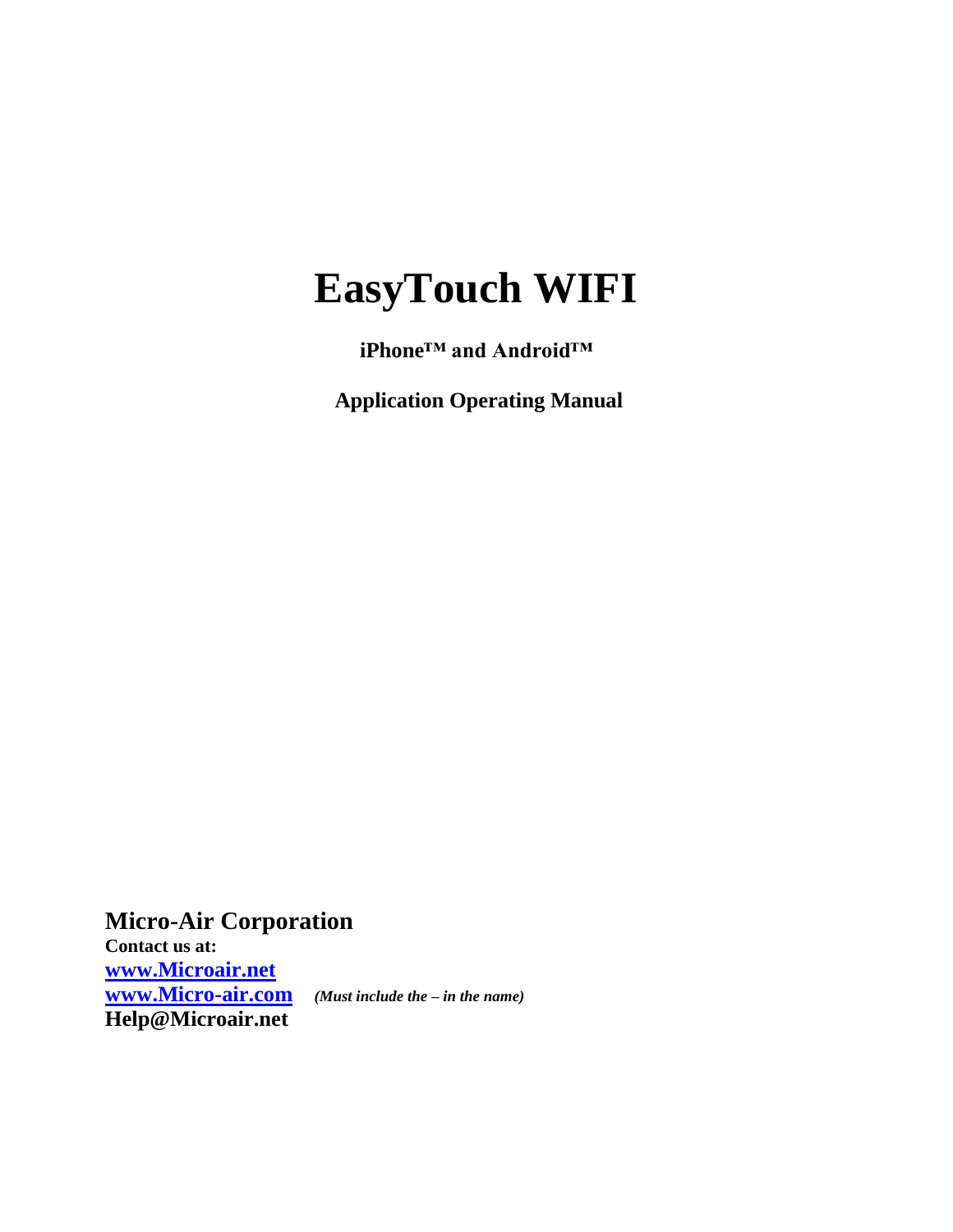## Table of Contents

## <span id="page-1-0"></span>EasyStart WIFI Application:

The EasyTouch WIFI application is the smart phone companion to the EasyTouch WIFI thermostat. Download and install the application on your smart phone from the Apple store or Google Play to begin controlling your thermostat. Follow the setup instructions in the EasyTouch manual to connect your thermostat to the local router's wireless connection. Your phone must be connected to the same local router subnet so the application can find the connected controls.

## <span id="page-1-1"></span>Connecting EasyTouch to your Router:

1. From the home screen in figure 1, press the + button.



*Figure 1*



*Figure 2*

2. Press the MENU button (See figure 2).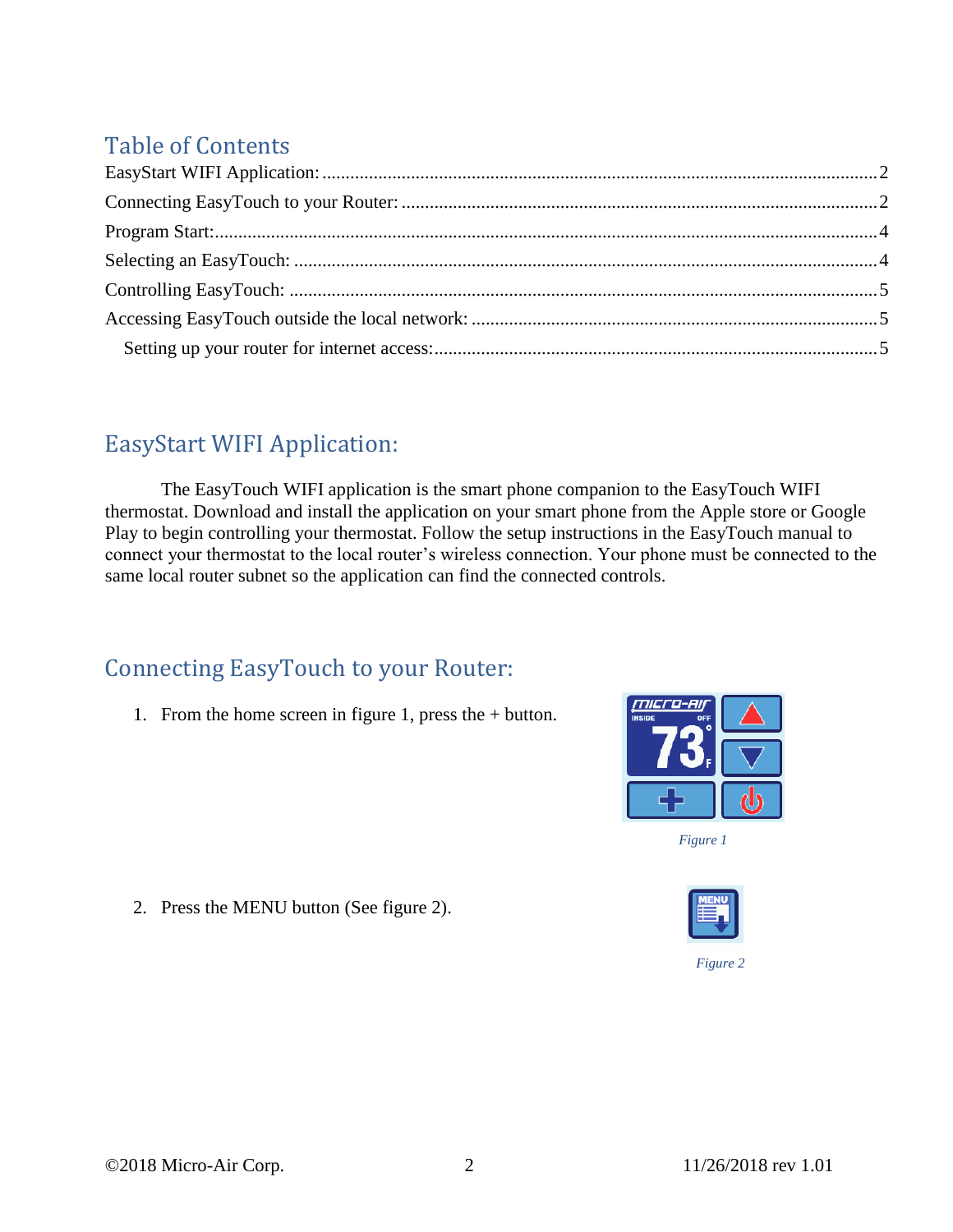3. Press the down button (see figure 3) then press "System Menu".

 4. Press the down arrow again, then press "WI-FI SETTINGS" (See figure 4).

#### 5. Press "NETWORK NAME" (See figure 5)

6. You will need to know your routers SSID name and password for the next steps. The SSID name is the same name used when a phone or tablet is selected from the devices WIFI control panel. Use the DEL key to remove the default name. Use the up and down buttons to change the letter in the name. Use the right pointing arrow to move to the left once the desired letter is shown and set the next letter. Continue until all the characters of the network name are entered. Press the black and white symbol in the lower left corner to save the setting (see figure 6).

7. Press "NETWORK PASSWORD" (figure 4), then follow the instructions in step 6 but this time, enter the password. Remember to press the black and white symbol in the bottom left to save the setting.

8. If your network requires setting a static (unchanging) address, press the down arrow and change the DHCP, IP, Gateway, and Subnet mask as needed. Most installations will not need to change these settings. Remember to press the black and white symbol in the bottom left to save the setting.

9. Press the home button (image of the house) and a green WIFI symbol should now be shown on the display indicating a connection to your local network.





**MAIN MENU - PAGE 2 OF 2** 

G

**SYSTEM MENU** TRBLSH00T/ **COMMISSION** 

*Figure 4*

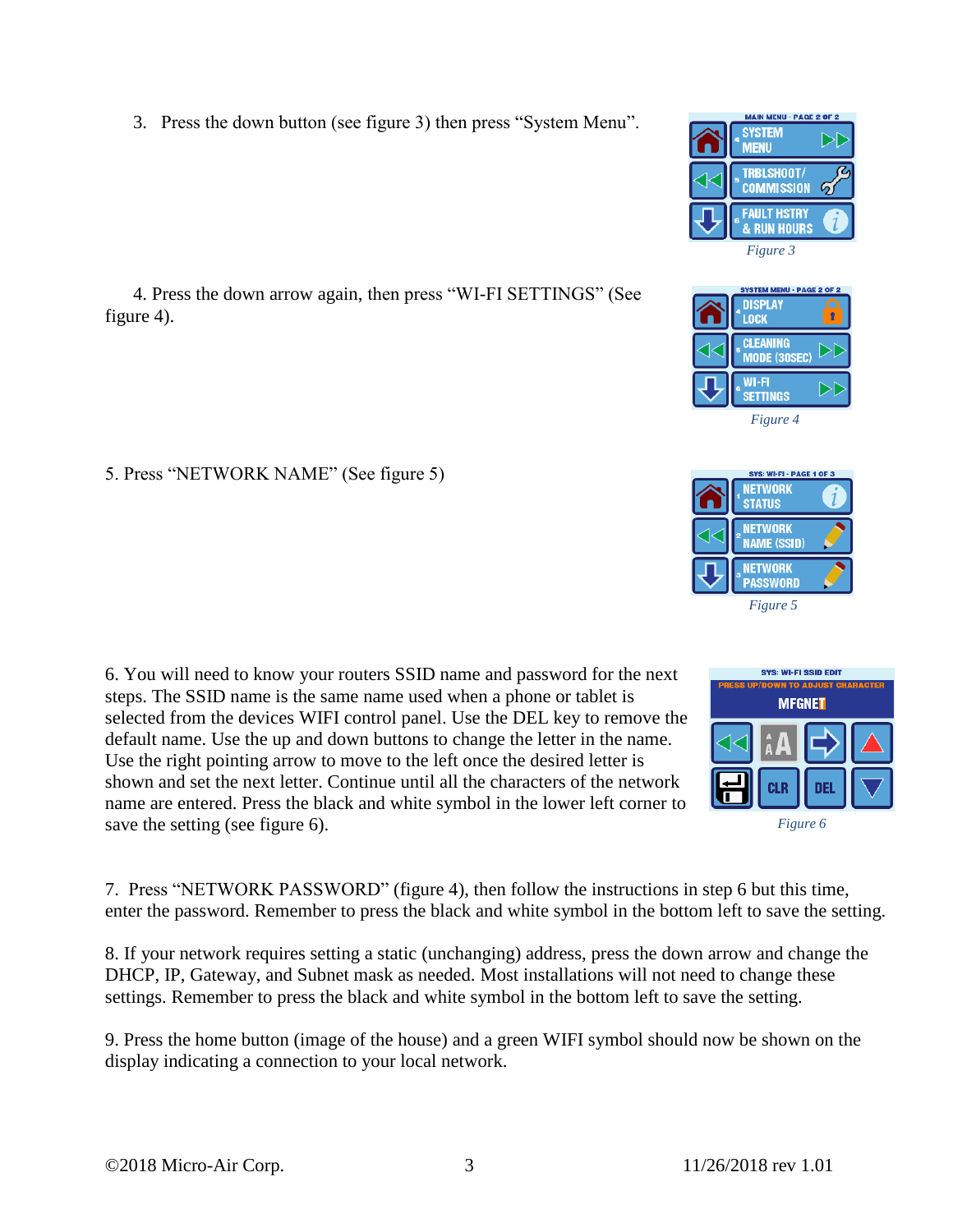#### <span id="page-3-0"></span>Program Start:

Android and iPhone applications will search for local controls whenever the application is started.

- 1. Android: A search bar will appear at the top of the screen and at the conclusion of the search the select location screen will appear. The search may be skipped when connecting to controls not connected to the local network by pressing "Skip Search" at the top of the screen.
- 2. iPhone: The spinner will appear for a few seconds then the application will show the locations screen. If controls are found, the app will show the select control screen.



**ADD** 

### <span id="page-3-1"></span>Selecting an EasyTouch:

Select a control from the list of available controls to make changes or monitor that control.

These controls can be individually named if desired:

- 1. Android: Press and hold the control name to enter the editor.
- 2. iPhone: slide the control name to the left and select "edit" to enter the editor.

Change the control location name to a memorable name like aft salon, guest cabin or front AC. Change the location category if you need additional description for the control such as lower deck or engine room.

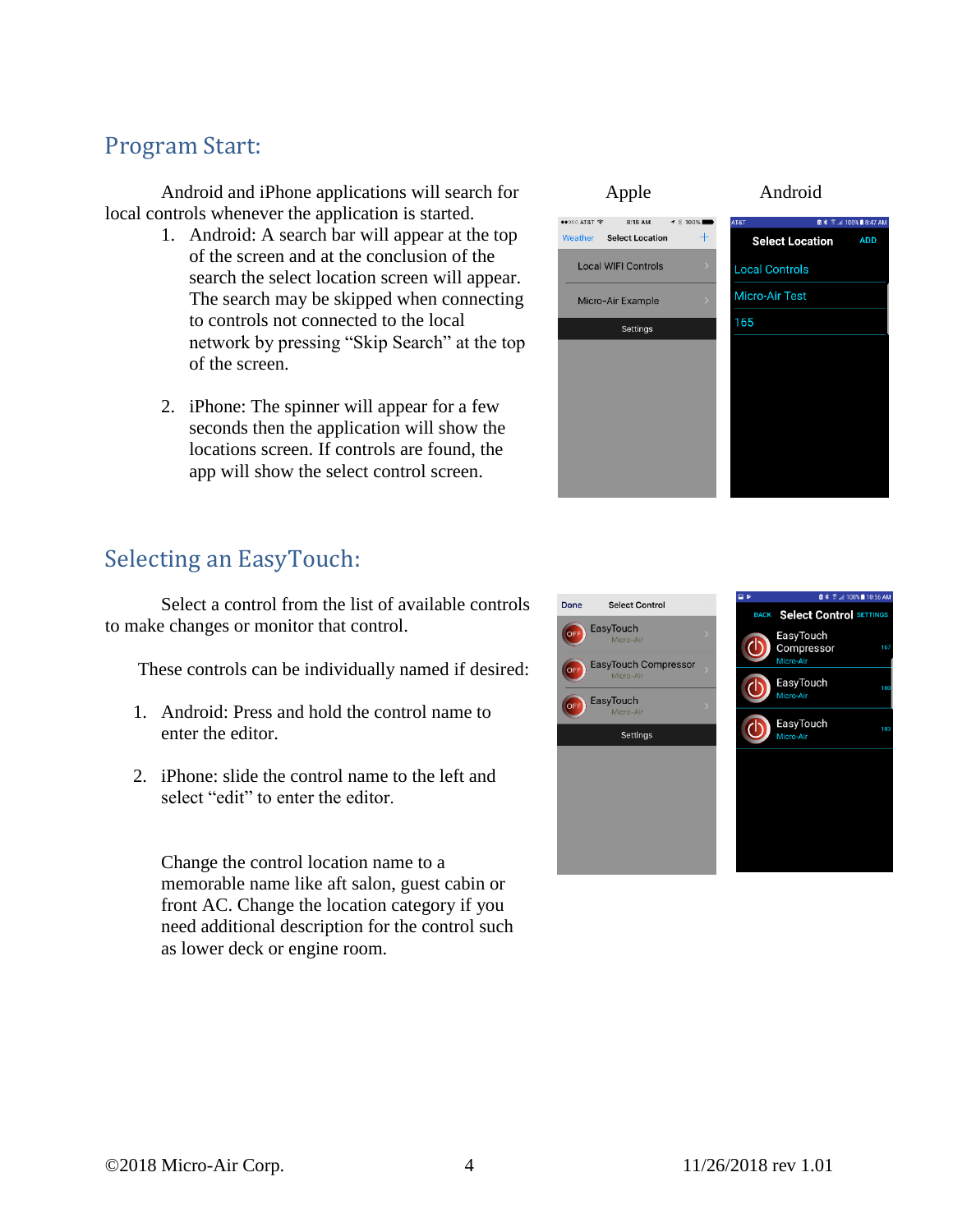# <span id="page-4-0"></span>Controlling EasyTouch:

Once the desired control is selected, simply select the desired fan speed mode and set point.

Additional system details can be viewed by pressing the detail button. This view shows additional sensors, optional boards like EasyStart, humidity control, and output status.

| <b>Details</b><br><b>Done</b>                                                                 | ⊡ ⊭<br><b>Ø * ☆ 4100%■10:57 AM</b>                                                      |
|-----------------------------------------------------------------------------------------------|-----------------------------------------------------------------------------------------|
|                                                                                               | <b>BACK</b><br><b>EasyTouch Compressor</b>                                              |
| $52^{\circ}$ F<br>$68^{\circ}$ F<br>OAT Humid<br>OAT<br>Service<br>Sensor<br>Sensor<br>Sensor | $52^{\circ}$ F<br>68°F<br>Outside<br>Outside<br>Service<br>Humidity<br>Sensor<br>Sensor |
| EasyStart Installed.                                                                          | <b>EasyStart Option Installed</b>                                                       |
| 22 Amps<br>0 Amps<br>Peak Start<br>Comp Run                                                   | 22Amps<br>0Amps<br><b>Start Peak Current</b><br><b>Compressor Current</b>               |
| <b>120 VAC</b><br>0 Amps<br><b>AC Line</b><br><b>System Current</b>                           | 120<br>0<br><b>AC Line</b><br>System Current                                            |
| 47%                                                                                           | 48<br>Humidity<br><b>Set Point</b>                                                      |
| Humidity<br>Set Point                                                                         | $\overline{\mathsf{w}}$                                                                 |
| Pump Comp Heater<br>Valve<br>Fan                                                              | Valve<br>Fan<br>Heater<br>Pump<br>Comp.                                                 |



#### <span id="page-4-1"></span>Accessing EasyTouch outside the local network:

Accessing EasyTouch from outside the local network requires setting up a DDNS service and changes to your router. This section outlines those steps and explains what is required.

#### <span id="page-4-2"></span>Setting up your router for internet access:

#### **Step 1:** Set up a router or PC with a DDNS service.

**What's a DDNS service?** A DDNS service is a paid service that tracks your local IP address so that you are visible on the internet from anywhere. This means if your EasyTouch moves from one place to another, access will be available whenever the internet is connected.

**How do I select a DDNS service?** The best way is to select a service that is compatible with your router. Most routers allow one or more different DDNS providers. Follow your routers setup instructions for enabling a DDNS service and select a provider from the available list. Go to the provider's website and follow the instructions for creating the service. When you sign up for the service, you will select a web address and password that you will enter into the router to complete the DDNS setup.